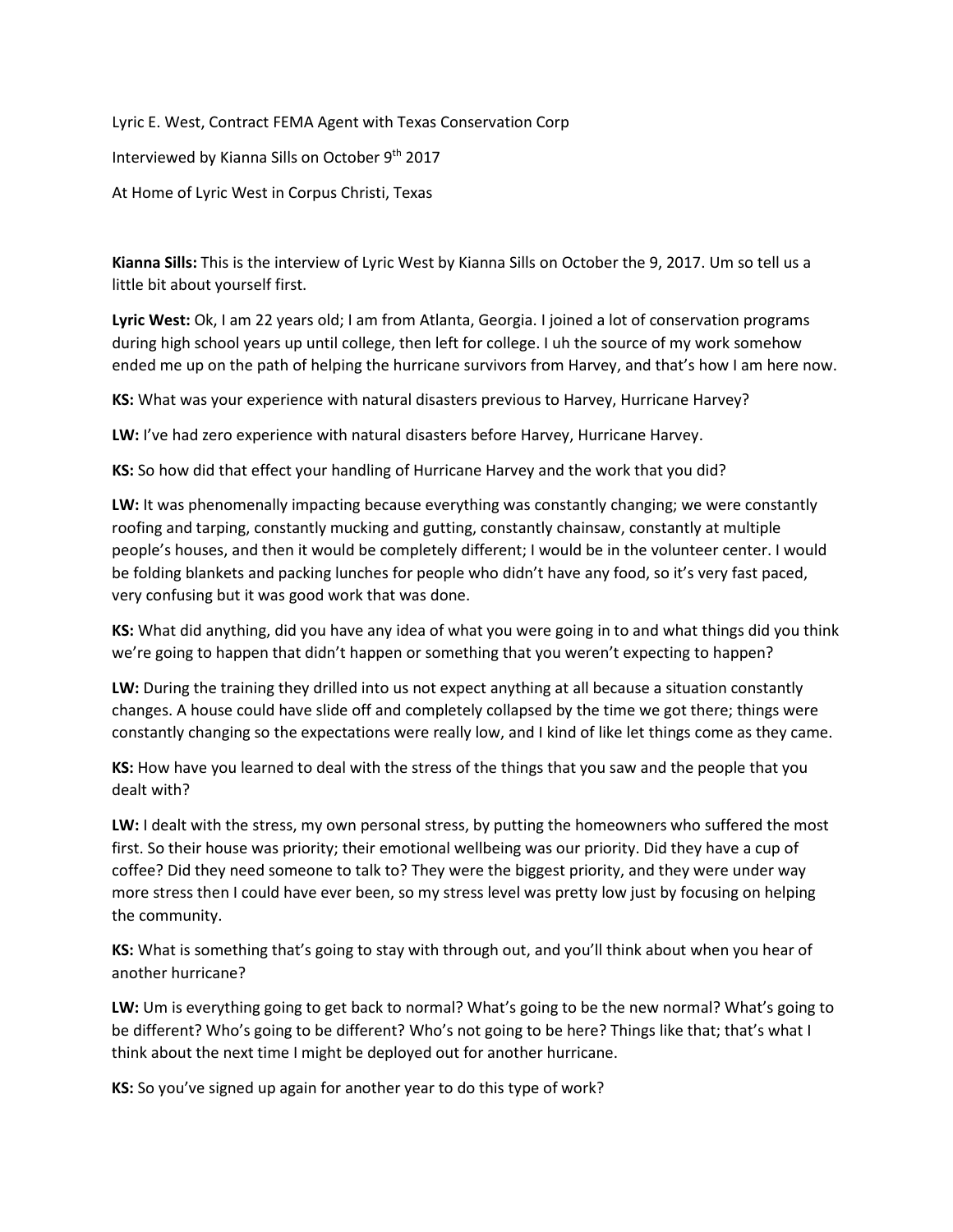**LW:** Yes, I am doing strictly disaster work from now on. I am leaving the conservation field and going straight to disaster work.

**KS:** Was this because of the Harvey incident or your work with the Harvey hurricane?

**LW:** It was, but it wasn't until later on. Um the state that I am going to naturally suffers from a lot of flooding area.

**KS:** And that state is?

**LW:** Louisiana

**KS:** Ok

**LW:** And um they are practically sinking because of the clay deposits that are no longer there anymore, so disaster work kind of came into it once I completed Hurricane Harvey's work, and then it kind of like finalized it for me that I really want to do this, I want to do this again for other people to help them out.

**KS:** Where were you during the hurricane because you are from Houston?

**LW:** Yeah Houston.

**KS:** You live in Houston. So where were you before and during the hurricane?

**LW:** Before the hurricane I was working out on Galveston doing a lot of coastal restoration work, but since it's so close to the coast, they actually cancelled work the day before it hit, and then the day it did hit Houston, I evacuated to Austin with my family.

**KS:** How did the experience of having to evacuate your home affect how you help people?

**LW:** It was, I guess, once I got to the survivors, I kind of pushed everything about me to the back of the line, because they were the priority, but I think the first time I felt stressed during the evacuation was when I got to a safe point and I saw the news and it was just, the nation was calling it a super disaster, superstorm, it's the worst that's ever hit beside Katrina and it was really hard to see that the place I go get coffee at was possibly under water and friends that couldn't evacuate were still there and that was really stressful. That was really hard to see.

**KS:** IS there anything you can think of that you want to share with us?

**KS:** we are in the family home of Lyric West so her siblings are around if you hear children's voices.

LW: Something I would like to keep around, to mention is that while some of us were blessed to have a home and family and everything to have a normal, there are some family that don't have a normal and in a blink of an eye, your house could be gone your family could be gone, and so I think it just makes the community as a whole stronger if we help out if we help out when we haven't been impacted or affected. Cause that goes a long way to the people you are helping because, you 'll forget them in a few years, but they will never forget you, so I think volunteer work is something that should be definitely considered if you have free time.

**KS:** And do you think that the nation responded well or do you feel like it galvanized and gave its support?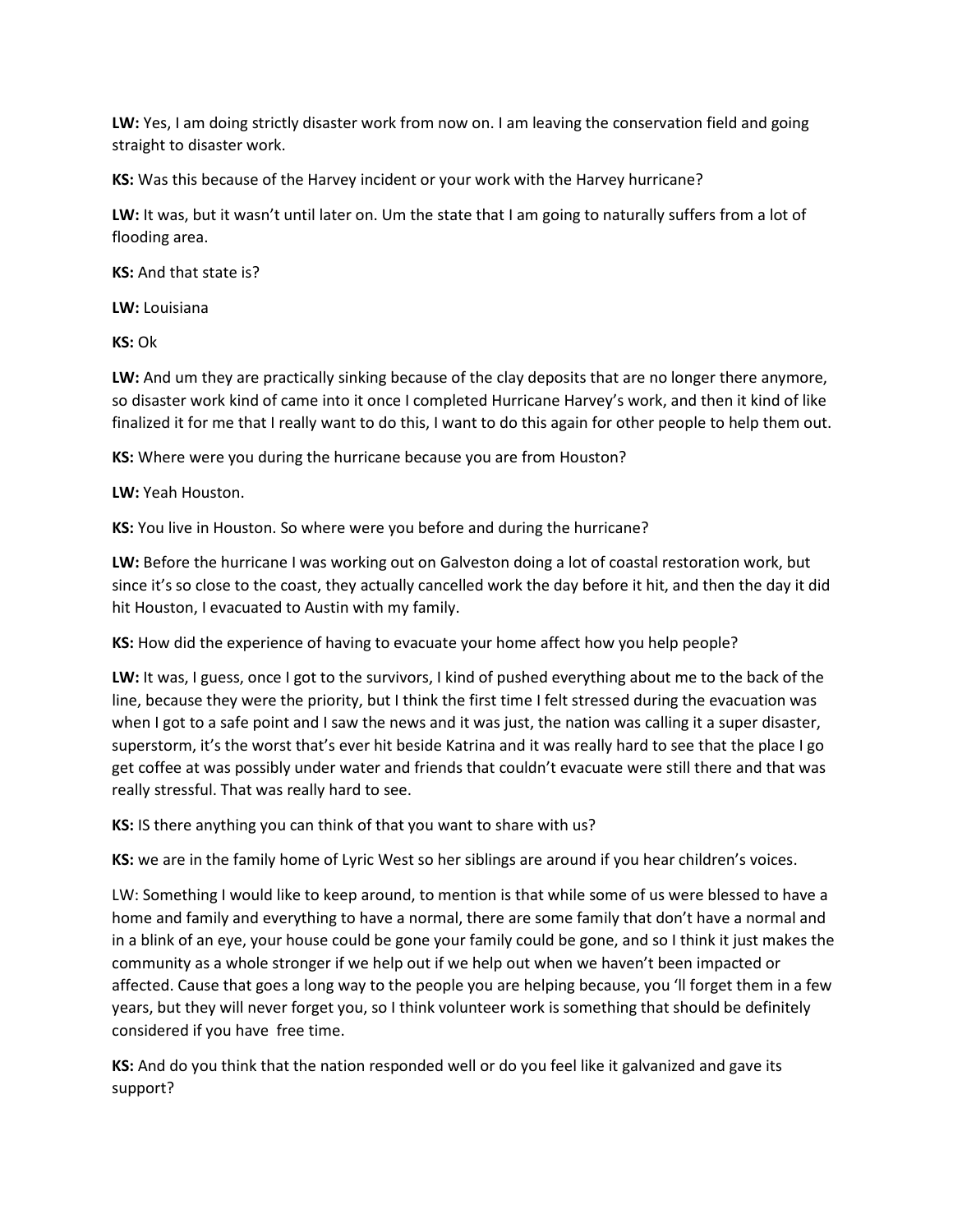## [Recording died]

**KS:** This is the second part of the interview with Lyric West by Kianna Sills on OCT 9<sup>th</sup> 2017; we are continuing this interview . I am going to restate the question that I asked earlier because it looks like we got cut off but. Do you feel that the support that the nation gave through FEMA matched what was needed on the ground in Rockport ?

**LW:** Yes and no. Yes because I worked alongside FEMA I stayed at their camps and they hosted us and so to come back after a long day of working and sit with people who also helped out, who also got people signed up, it felt like they were working just as hard, so I want to say yes, but then canvassing through homes, neighborhoods where they were minimally affected some homeowners felt they should receive a little bit more help from FEMA and American Red Cross. Specifically this one particularly area called Aransas Pass which is in-between Port Aransas and Rock Port

**KS:** And that was actually hit. Aransas Pass was hit pretty hard right? Right after Rockport being the main focus?

**LW:** Well not too, too hard. There were differently wind damage from majority of the houses I had been too. There could have been way more damage than I saw, but what I did see they were not affected too bad; they were in a community where there were senior citizens and retired people and so that definitely kinda determines you know how much help they can get from you know what they need. Plus what they can give out themselves, and so they didn't feel like they received enough support from FEMA and American Red Cross as over at Port Aransas and Rockport did. So they were a little disgruntled about it but.

## **KS:** And how did that affect you working with them?

**LW:** It was, because my main organization is still Texas Conservation Corp under AmeriCorps it doesn't really impact me too much, but you know it just, it was a little hard to hear that this 62 year old lady- I won't mention her name- uh couldn't get a tree off her roof, she couldn't patch a hole she couldn't chain saw and FEMA could send out people and write her check to get her stuff taken care of, but they wouldn't because she should have had insurance anyway but

**KS:** And you had to be one of the representatives there while that was being explained to her?

**LW:** It was when I knocked on her door to asked if she needed some assistance, and she couldn't. She was denied assistance, and she's 62. She's retired so she definitely doesn't have the money to get a huge loan and a huge repairs done right away, thankfully we were able to offer free assistance but it's just hard to tell people and to see like, to expect "oh, well how much do I need to pay you" and it's like "no, were free and were here to help you. I am here from Houston to help you," and they were just expecting to be turned down. That was really hard. Or they were expecting "how much do I need to write you a check for?" It's really hard to make them have to pay for something when they suffered so much. I think that was a little hard.